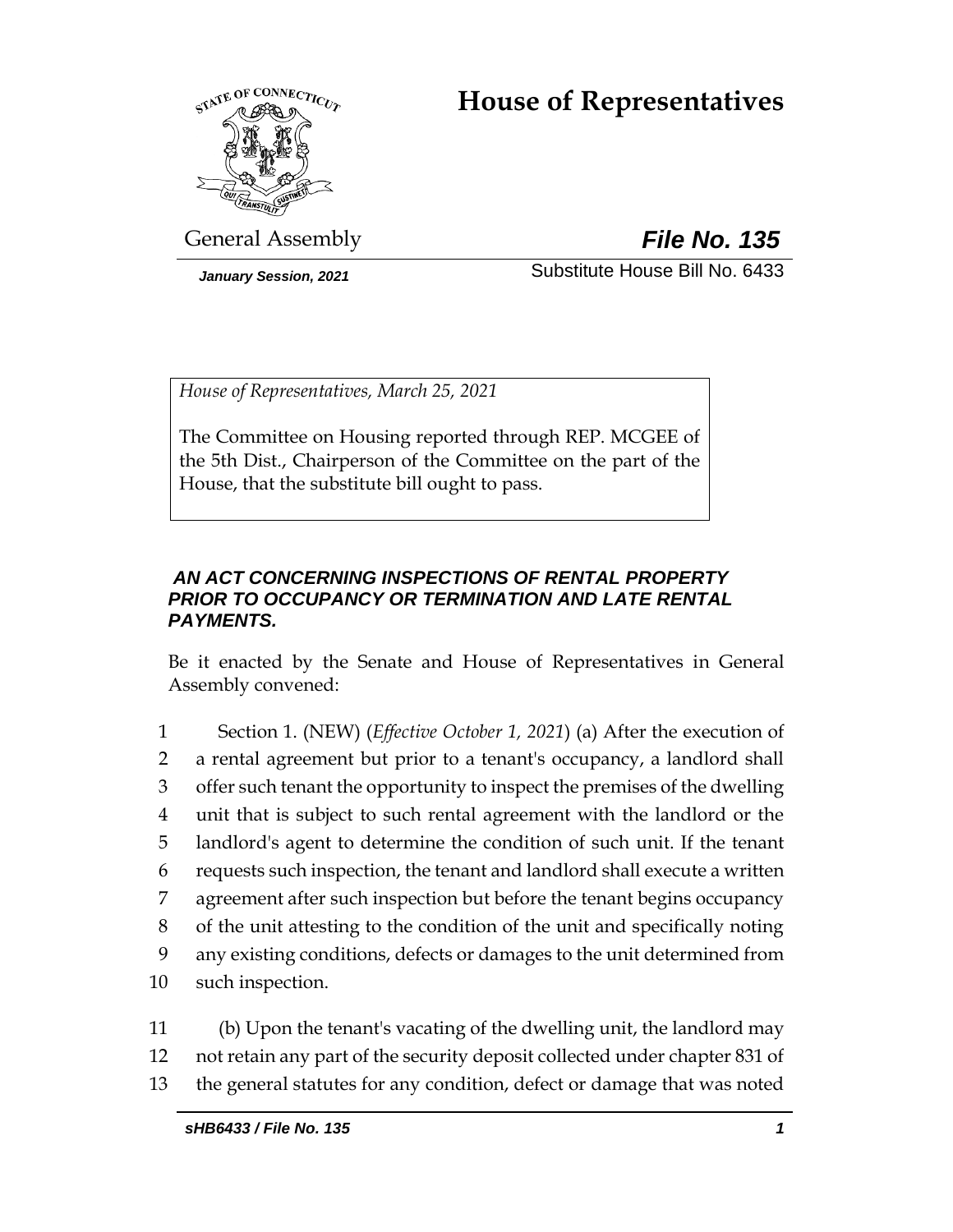in the written agreement. Such written agreement shall be admissible, but not conclusive, as evidence of the condition of the dwelling unit at the beginning of a tenant's occupancy in any administrative or judicial proceeding.

 (c) Within a reasonable time after notification of either the landlord's or tenant's intention to terminate the tenancy, the landlord shall provide written notice to the tenant of the tenant's right to request an inspection of the dwelling unit before vacating the dwelling unit and to be present at such inspection. If the tenant requests such inspection, the inspection 23 shall occur not earlier than two weeks before the end of the tenancy at a mutually agreed-upon time. After the inspection, the landlord shall provide the tenant with either (1) a statement that, as of that date, the dwelling unit is in satisfactory condition, or (2) an itemized statement specifying conditions which the landlord proposes to claim as the basis for withholding any portion of the security deposit under section 47a- 21 of the general statutes. Any such statement shall be admissible, but not conclusive, as evidence in any administrative or judicial proceeding.

 (d) The Department of Housing shall (1) provide a standardized inspection checklist for a landlord and tenant to use to document the condition of a dwelling unit during the inspections conducted under subsections (a) and (c) of this section, and (2) make such checklist available on its Internet web site.

 Sec. 2. Subsection (a) of section 47a-4 of the general statutes is repealed and the following is substituted in lieu thereof (*Effective October 1, 2021*):

 (a) A rental agreement shall not provide that the tenant: (1) Agrees to waive or forfeit rights or remedies under this chapter and sections 47a- 21, 47a-23 to 47a-23b, inclusive, 47a-26 to 47a-26g, inclusive, 47a-35 to 47a-35b, inclusive, 47a-41a, 47a-43 and 47a-46, or under any section of the general statutes or any municipal ordinance unless such section or ordinance expressly states that such rights may be waived; (2) authorizes the landlord to confess judgment on a claim arising out of the rental agreement; (3) agrees to the exculpation or limitation of any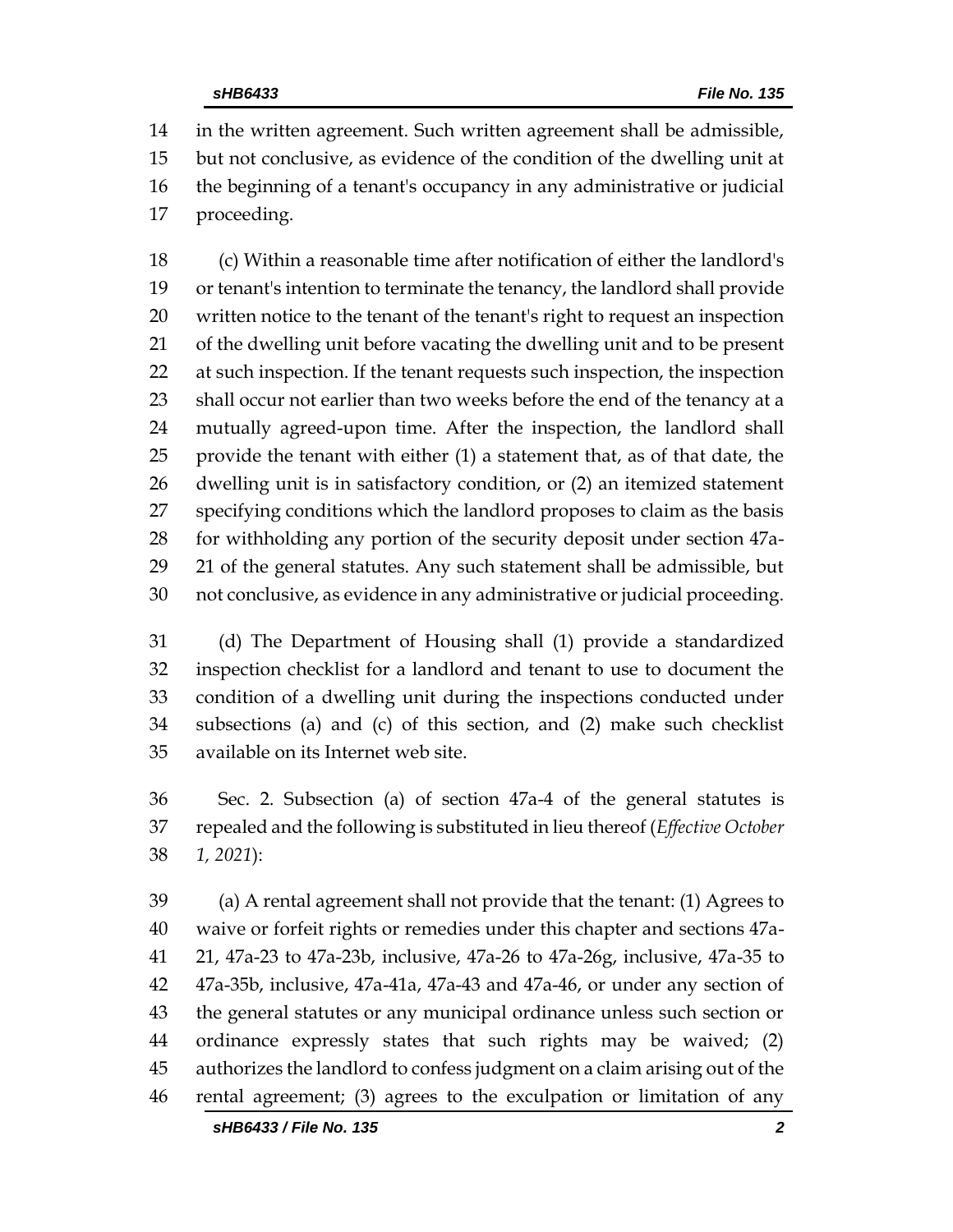liability of the landlord arising under law or to indemnify the landlord for that liability or the costs connected therewith; (4) agrees to waive his right to the interest on the security deposit pursuant to section 47a-21; (5) agrees to permit the landlord to dispossess him without resort to court order; (6) consents to the distraint of his property for rent; (7) agrees to pay the landlord's attorney's fees in excess of fifteen per cent of any judgment against the tenant in any action in which money damages are awarded; (8) agrees to pay a late charge prior to the expiration of the grace period set forth in section 47a-15a, as amended by this act, or to pay rent in a reduced amount if such rent is paid prior 57 to the expiration of such grace period;  $(9)$  agrees to pay a late charge on rent payments made subsequent to such grace period, in an amount exceeding the amounts set forth in section 47a-15a, as amended by this act; or **[**(9)**]** (10) agrees to pay a heat or utilities surcharge if heat or utilities is included in the rental agreement.

 Sec. 3. Section 47a-15a of the general statutes is repealed and the following is substituted in lieu thereof (*Effective October 1, 2021*):

 (a) If rent is unpaid when due and the tenant fails to pay rent within nine days thereafter or, in the case of a one-week tenancy, within four days thereafter, the landlord may terminate the rental agreement in accordance with the provisions of sections 47a-23 to 47a-23b, inclusive.

 (b) If a rental agreement contains a valid written agreement to pay a late charge in accordance with subsection (a) of section 47a-4, as amended by this act, a landlord may assess a tenant such a late charge on a rent payment made subsequent to the grace period set forth in subsection (a) of this section in accordance with this section. Such late charge may not exceed the lesser of (1) five dollars per day, up to a maximum of twenty-five dollars, or (2) five per cent of the delinquent 75 rent payment or, in the case of a rental agreement paid in whole or in part by a governmental or charitable entity, five per cent of the tenant's share of the delinquent rent payment. The landlord may not assess more than one late charge upon a delinquent rent payment, regardless of how long the rent remains unpaid. Any rent payments received by the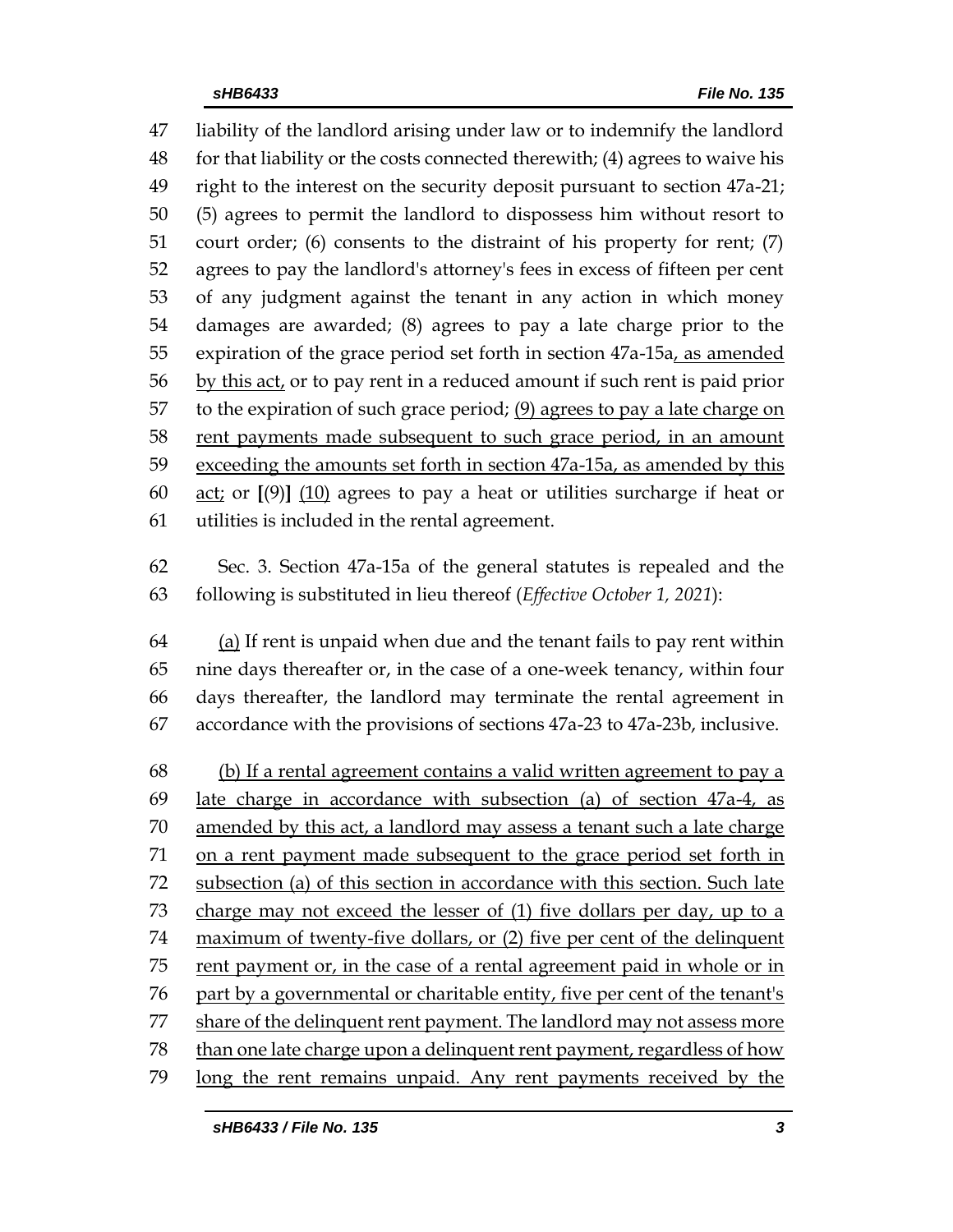landlord shall be applied first to the most recent rent payment due.

 Sec. 4. Section 47a-1 of the general statutes is repealed and the following is substituted in lieu thereof (*Effective October 1, 2021*):

 As used in this chapter and sections 47a-21, 47a-23 to 47a-23c, inclusive, 47a-26a to 47a-26g, inclusive, 47a-35 to 47a-35b, inclusive, 47a-41a, 47a-43, **[**and**]** 47a-46 and section 1 of this act:

 (a) "Action" includes recoupment, counterclaim, set-off, cause of action and any other proceeding in which rights are determined, including an action for possession.

 (b) "Building and housing codes" include any law, ordinance or governmental regulation concerning fitness for habitation or the construction, maintenance, operation, occupancy, use or appearance of any premises or dwelling unit.

 (c) "Dwelling unit" means any house or building, or portion thereof, which is occupied, is designed to be occupied, or is rented, leased or hired out to be occupied, as a home or residence of one or more persons.

 (d) "Landlord" means the owner, lessor or sublessor of the dwelling unit, the building of which it is a part or the premises.

 (e) "Owner" means one or more persons, jointly or severally, in whom is vested (1) all or part of the legal title to property, or (2) all or part of the beneficial ownership and a right to present use and enjoyment of the premises and includes a mortgagee in possession.

 (f) "Person" means an individual, corporation, limited liability company, the state or any political subdivision thereof, or agency, business trust, estate, trust, partnership or association, two or more persons having a joint or common interest, and any other legal or commercial entity.

 (g) "Premises" means a dwelling unit and the structure of which it is a part and facilities and appurtenances therein and grounds, areas and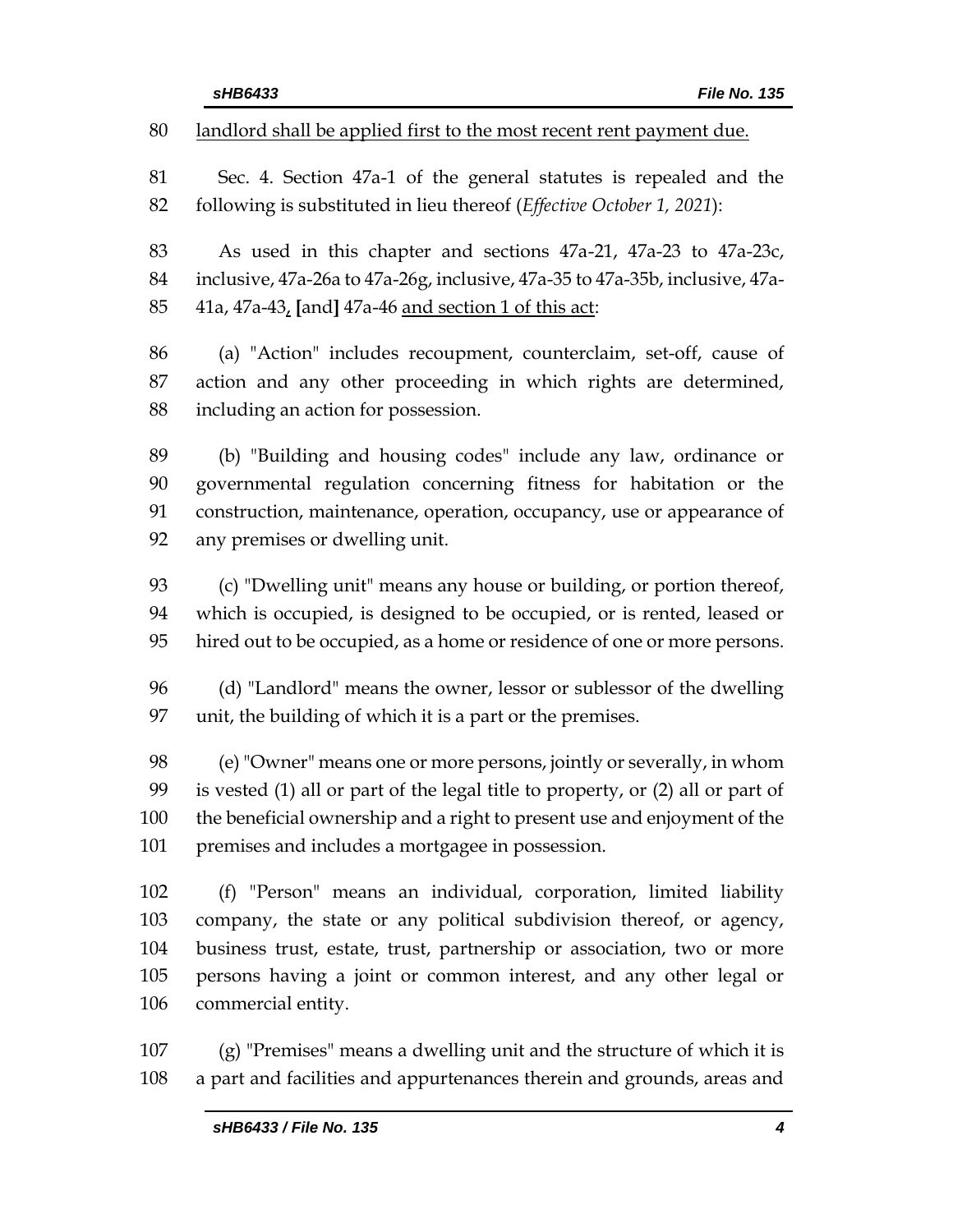facilities held out for the use of tenants generally or whose use is promised to the tenant.

 (h) "Rent" means all periodic payments to be made to the landlord under the rental agreement.

 (i) "Rental agreement" means all agreements, written or oral, and valid rules and regulations adopted under section 47a-9 or subsection (d) of section 21-70 embodying the terms and conditions concerning the use and occupancy of a dwelling unit or premises.

 (j) "Roomer" means a person occupying a dwelling unit, which unit does not include a refrigerator, stove, kitchen sink, toilet and shower or bathtub and one or more of these facilities are used in common by other occupants in the structure.

 (k) "Single-family residence" means a structure maintained and used as a single dwelling unit. Notwithstanding that a dwelling unit shares one or more walls with another dwelling unit or has a common parking facility, it is a single-family residence if it has direct access to a street or thoroughfare and does not share heating facilities, hot water equipment or any other essential facility or service with any other dwelling unit.

 (l) "Tenant" means the lessee, sublessee or person entitled under a rental agreement to occupy a dwelling unit or premises to the exclusion of others or as is otherwise defined by law.

 (m) "Tenement house" means any house or building, or portion thereof, which is rented, leased or hired out to be occupied, or is arranged or designed to be occupied, or is occupied, as the home or residence of three or more families, living independently of each other, and doing their cooking upon the premises, and having a common right in the halls, stairways or yards.

This act shall take effect as follows and shall amend the following sections:

| $\vert$ October 1, 2021<br>Section 1 |
|--------------------------------------|
|--------------------------------------|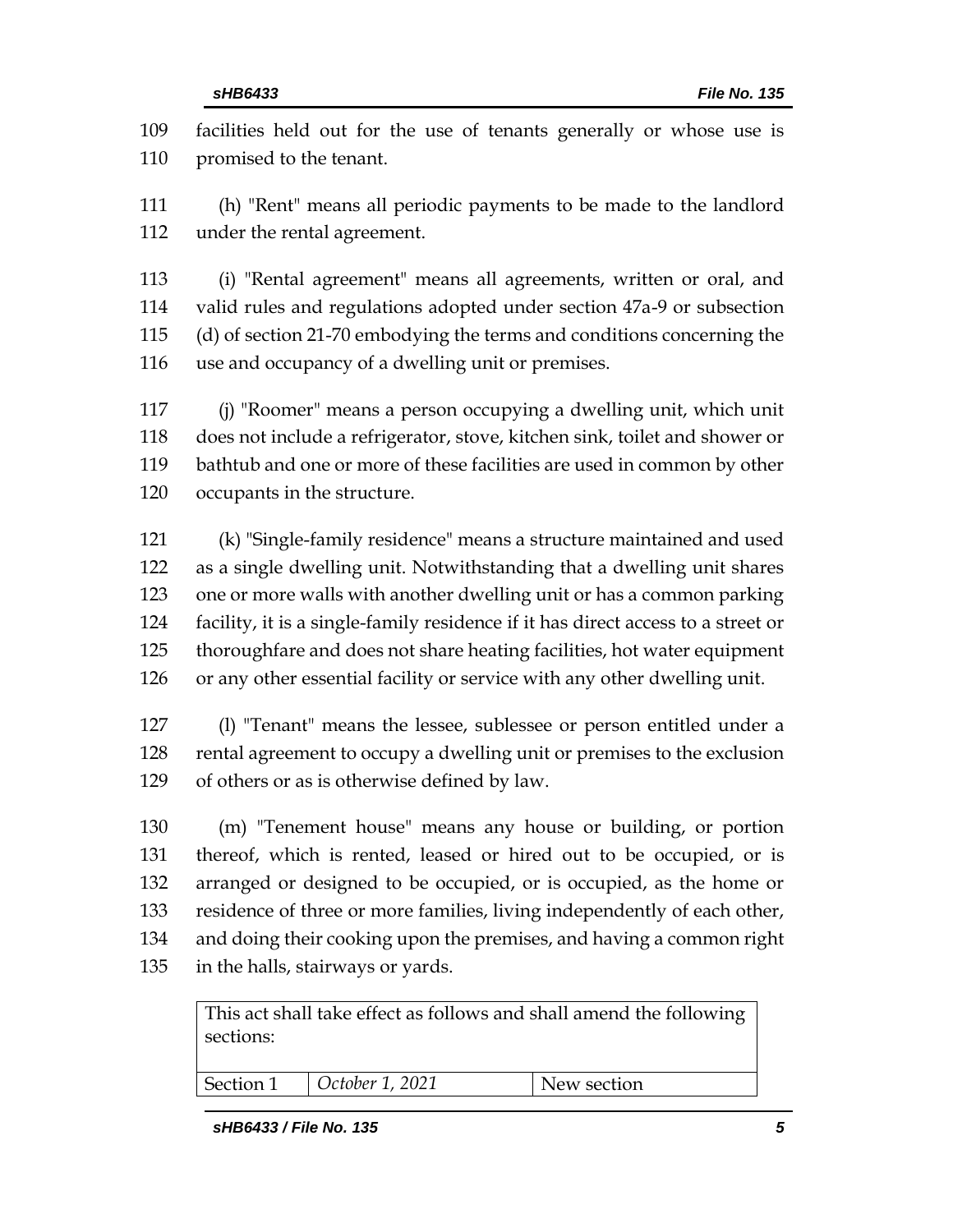| $\mathsf{I}$ Sec. 2 | October 1, 2021 | $47a-4(a)$ |
|---------------------|-----------------|------------|
| Sec.3               | October 1, 2021 | 47a-15a    |
| Sec. $4$            | October 1, 2021 | $47a-1$    |

*HSG Joint Favorable Subst.*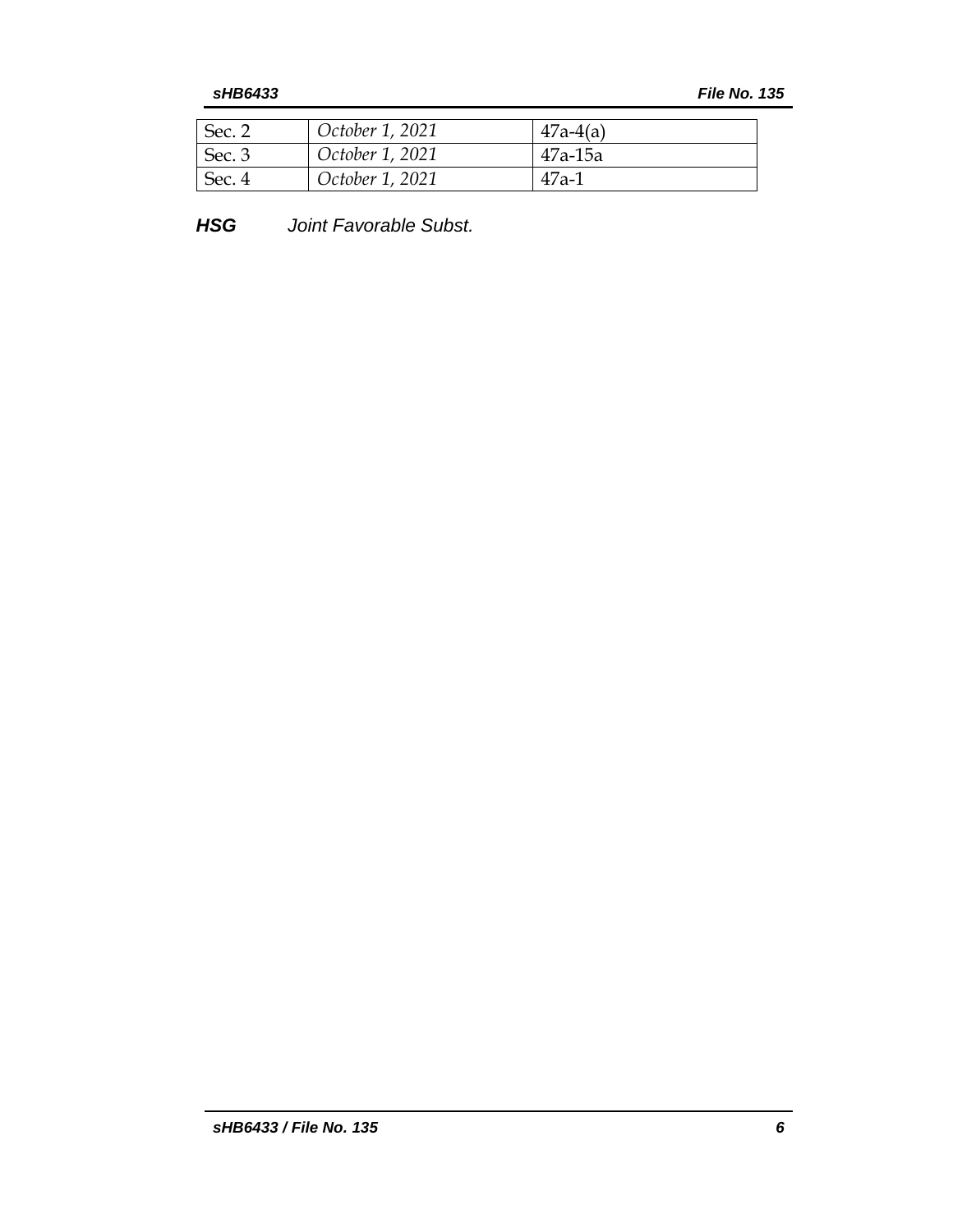*The following Fiscal Impact Statement and Bill Analysis are prepared for the benefit of the members of the General Assembly, solely for purposes of information, summarization and explanation and do not represent the intent of the General Assembly or either chamber thereof for any purpose. In general,*  fiscal impacts are based upon a variety of informational sources, including the analyst's professional *knowledge. Whenever applicable, agency data is consulted as part of the analysis, however final products do not necessarily reflect an assessment from any specific department.*

# *OFA Fiscal Note*

*State Impact:* None

*Municipal Impact:* None

#### *Explanation*

The bill, which caps late fees for overdue rent and makes changes related to rental unit inspections, is not anticipated to result in a fiscal impact to the state or municipalities. The Department of Housing has the expertise to provide the standardized inspection checklist required under the bill, and the state is not a direct landlord of residential rental units.

# *The Out Years*

#### *State Impact:* None

### *Municipal Impact:* None

*Sources: Department of Housing*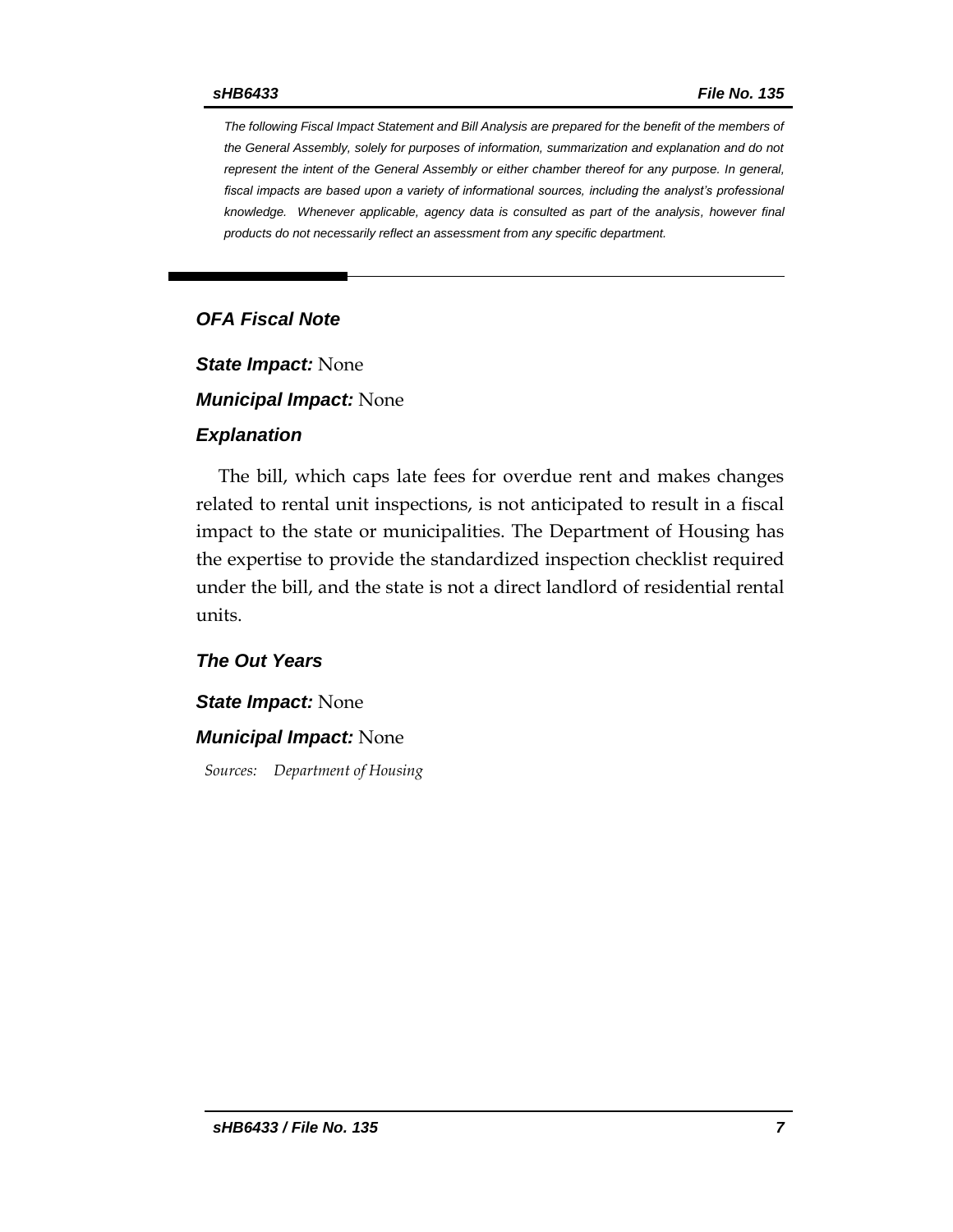# **OLR Bill Analysis sHB 6433**

# *AN ACT CONCERNING INSPECTIONS OF RENTAL PROPERTY PRIOR TO OCCUPANCY OR TERMINATION AND LATE RENTAL PAYMENTS.*

# **SUMMARY**

This bill requires (1) landlords to give tenants the opportunity to conduct a pre-occupancy inspection of a dwelling unit to determine its condition and (2) landlords and tenants to execute a written agreement after any such inspection noting any conditions, defects, or damages. It prohibits landlords from retaining any part of a tenant's security deposit for any of the issues noted in these agreements.

The bill also requires landlords to notify tenants of their right to request a post-occupancy inspection and, after the inspection, provide a statement listing any issues the landlord proposes to claim as a basis for withholding any part of the tenant's security deposit. It requires the Department of Housing to provide a standardized inspection checklist on its website for landlords and tenants to use during the pre- or postoccupancy inspections to document a unit's condition.

Additionally, the bill (1) limits the late charges landlords may impose for overdue rent pursuant to a rental agreement that includes a provision authorizing such fees and (2) requires them to apply any rent payments they receive to the most recent payment due.

EFFECTIVE DATE: October 1, 2021

# **§§ 1 & 4 — REQUIRED RENTAL UNIT INSPECTIONS**  *Pre-Occupancy Inspection*

The bill requires landlords, after executing a rental agreement, to offer tenants an opportunity to inspect the dwelling unit subject to the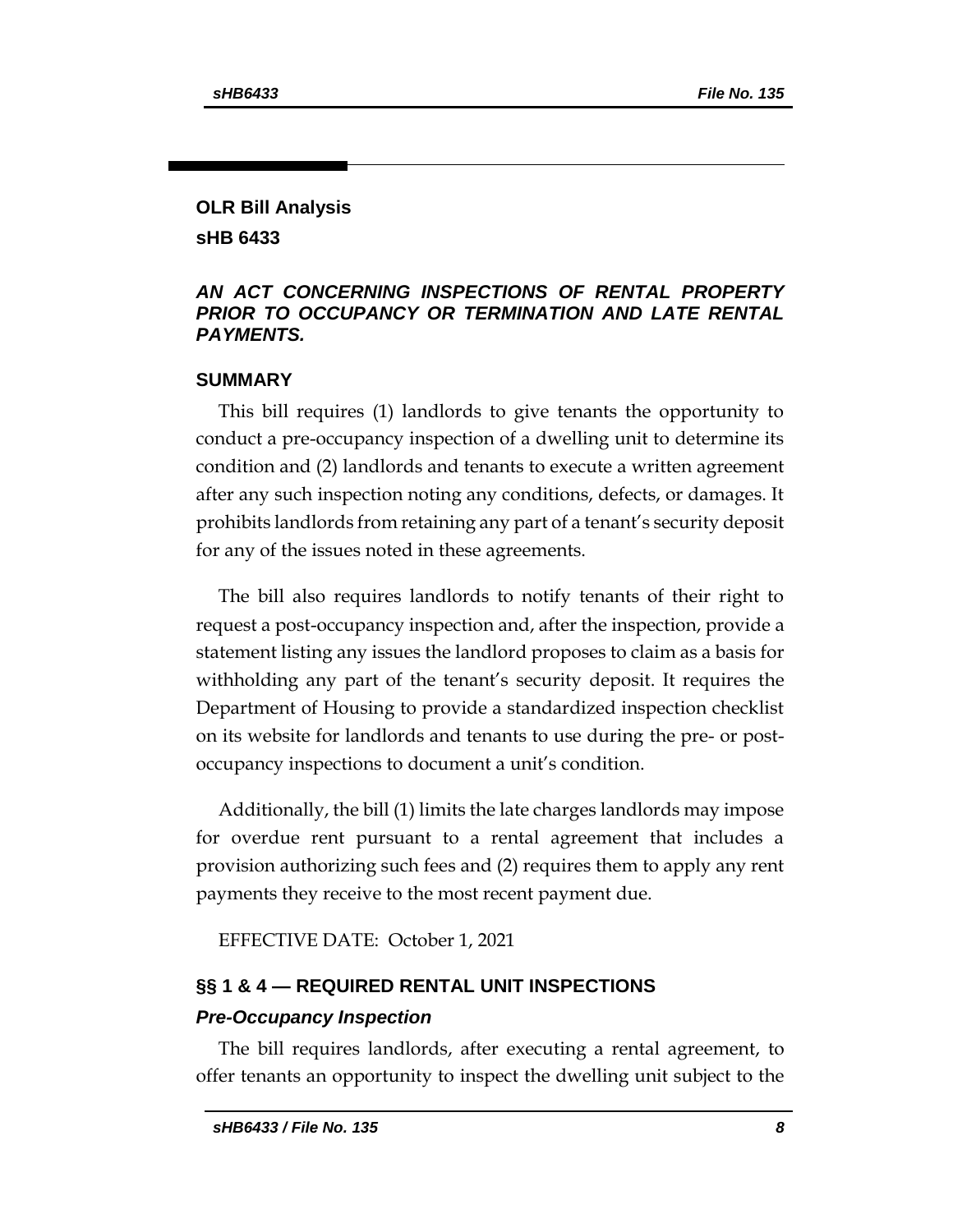rental agreement to determine its condition before occupying it; a tenant's inspection must be conducted in conjunction with the landlord or the landlord's agent. If the tenant requests the pre-occupancy inspection, following the inspection but before occupying the unit, the bill requires the tenant and landlord to sign a written agreement attesting to the unit's condition that notes existing conditions, defects, or damages identified during the inspection.

The bill prohibits a landlord from keeping any portion of a tenant's security deposit for a condition, defect, or damage noted in the preoccupancy inspection agreement. Under the bill, this agreement is admissible, but not conclusive, as evidence of the unit's condition at the beginning of a tenant's occupancy in administrative or judicial proceedings.

# *Post-Occupancy Inspection*

After a landlord or tenant gives notice of his or her intention to terminate a tenancy, the bill requires the landlord, within a reasonable time period, to notify the tenant of his or her right to request an inspection of the unit before vacating it and be present at the inspection. Under the bill, a landlord must conduct the inspection (1) at a time agreed upon with the tenant and (2) no more than two weeks before the end of the tenancy.

Following a post-occupancy inspection, the landlord must provide the tenant with a statement that (1) the unit is in satisfactory condition as of the inspection date or (2) lists the conditions the landlord will claim as the basis for withholding any portion of the tenant's security deposit. The bill makes this statement admissible, but not conclusive, as evidence in administrative or judicial proceedings.

### **§§ 2 & 3 — LIMITS ON LATE CHARGES FOR OVERDUE RENT**

By law, if a rental agreement includes a provision requiring tenants to pay a late charge for overdue rent, it must allow tenants a nine-day grace period (or four days for week-to-week tenancies), before imposing the charge. The bill limits the late charges landlords may impose after